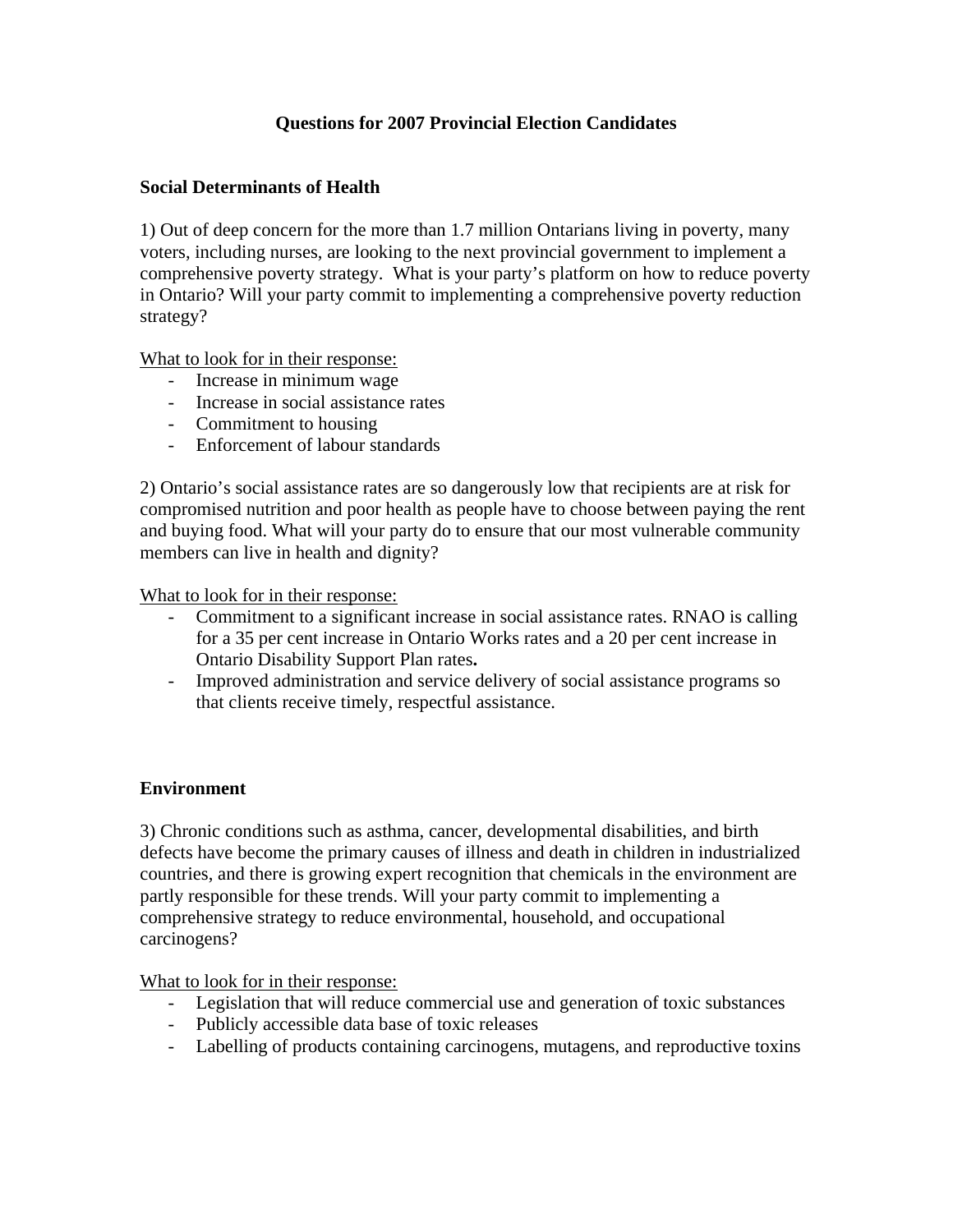4) The public has grown increasingly aware and concerned about the effects of chemical pesticides on health, and seventy-one per cent of Ontarians support a province-wide ban on most lawn and garden pesticides. There are many epidemiological and laboratory studies linking a range of health problems to pesticide exposure. What steps will your party take to protect Ontarians from the effects of non-essential pesticide use?

What to look for in their response:

- Commitment to enacting legislation that will ban non-essential use of pesticides in Ontario.

## **Medicare**

5) There is overwhelming evidence that Canada's universal, single-payer financing of not-for-profit delivery of health care services provides better health outcomes at less cost than the American market model of health care. Will your party commit to enforcing the *Commitment to the Future of Medicare Act* to prevent for-profit clinics from delivering medically necessary health-care services in Ontario?

What to look for in their response:

- Firm commitment to enforcing the Commitment to the Future of Medicare Act
- Incorporation of not-for-profit delivery as a governing principle of any new health-care legislation.

6) Research into public private partnerships (P3s) or alternative financing and procurement (AFP) projects show that they are more costly, the quality of services is reported to be poor, and there are serious concerns about transparency and public accountability. Will your party support an immediate and indefinite moratorium on P3 hospitals in Ontario?

What to look for in their response:

- Commitment to stopping P3 construction of hospitals
- Ensuring that nursing and other services are excluded from existing contracts

## **Nursing Workforce**

7) Ontario's RN workforce is aging and in 2006 the average age of RNs was 45.6 years. At the same time, 23 per cent of Ontario's nurses are over the age of 55 and could retirement. Given the serious implications of these realities on the provision of care for Ontarians, how does your party plan to:

a. Recruit and retain more nurses?

## What to look for in their response:

• Increase nursing enrolments